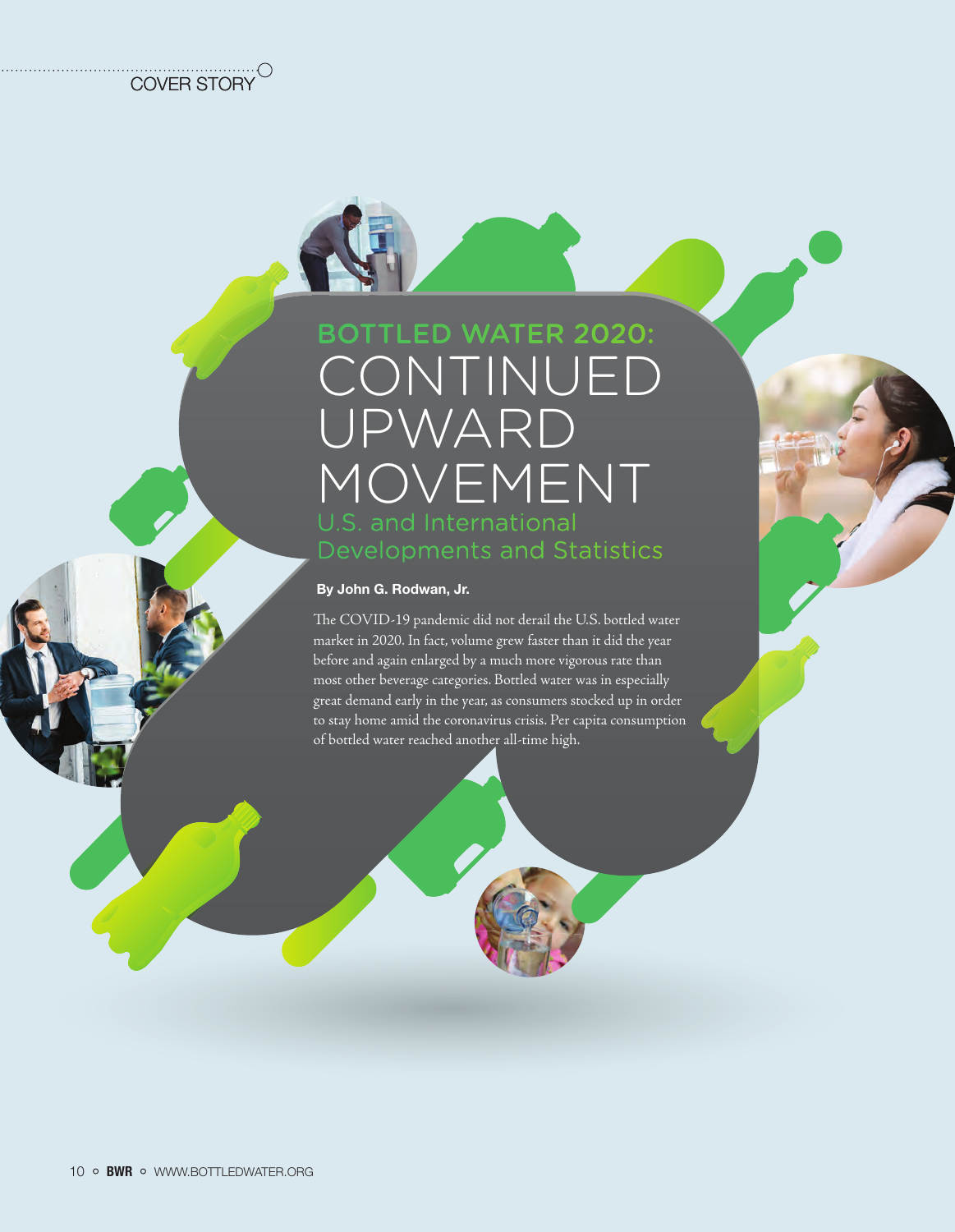## IN 2020, FOR THE FIFTH YEAR IN A ROW, BOTTLED WATER RANKED AS THE LARGEST BEVERAGE CATEGORY BY VOLUME IN THE UNITED STATES.

It enlarged its lead over carbonated soft drinks, the erstwhile top category, which once again decreased in size. Bottled water volume increased by 4.2 percent in 2020, compared to 2019's 3.7 percent growth. Volume advanced from 14.4 billion gallons in 2019 to nearly 15 billion gallons in 2020. While the category saw much more vigorous growth just a few years earlier—such as the 2016 leap of almost 8 percent—2020's growth was significant for a beverage of such substantial size.

Bottled water changed the U.S. beverage marketplace and continues to shape consumers' ideas about what they want from their liquid refreshment beverages. When Perrier first arrived on the U.S. market in the 1970s, few could have foreseen the heights to which bottled water would eventually climb. At that time, it might have seemed peculiar to see Americans walking around carrying plastic bottles of water, or driving around with them in their cars' cup holders, but now that's commonplace. A noteworthy consequence of this transformation is that the number of calories U.S. consumers take in from beverages has declined. In fact, IBWA calculates that consumers consumed 5 trillion fewer calories in 2020 alone as a result of drinking bottled water instead of carbonated soft drinks or fruit beverages.

#### Consistent Growth

Apart from a couple of small reductions in 2008 and 2009, years when most other beverage categories also contracted due to the financial crisis, bottled water volume grew every year from 1977 to 2020. That span included 17 double-digit annual volume growth spurts. Since resuming growth in 2010, bottled water volume has reliably enlarged at solid single-digit percentage rates. As a result, per capita consumption surpassed 45 gallons in 2020, while average intake of carbonated soft drinks dipped below 35 gallons.

The diverging trajectories of the two biggest beverages points to broader trends. Bottled water's rapid rise coincided with,



Source: Beverage Marketing Corporation Copyright © 2021 by Beverage Marketing Corporation

and contributed to, major changes in consumer preferences for refreshment and rehydration. As the quintessential portable and affordable beverage, bottled water prompted the formation of new habits and even new usage occasions. Suitable for consumption at any time of the day or night, and not necessarily requiring to be kept ice cold, bottled water became the preferred beverage option for all consumers—not just consumers aiming to reduce caloric intake or lessen artificial sweetener usage. Carbonated soft drinks, of course, lacked precisely those attributes and struggled to grow, let alone sustain, their volume as a result.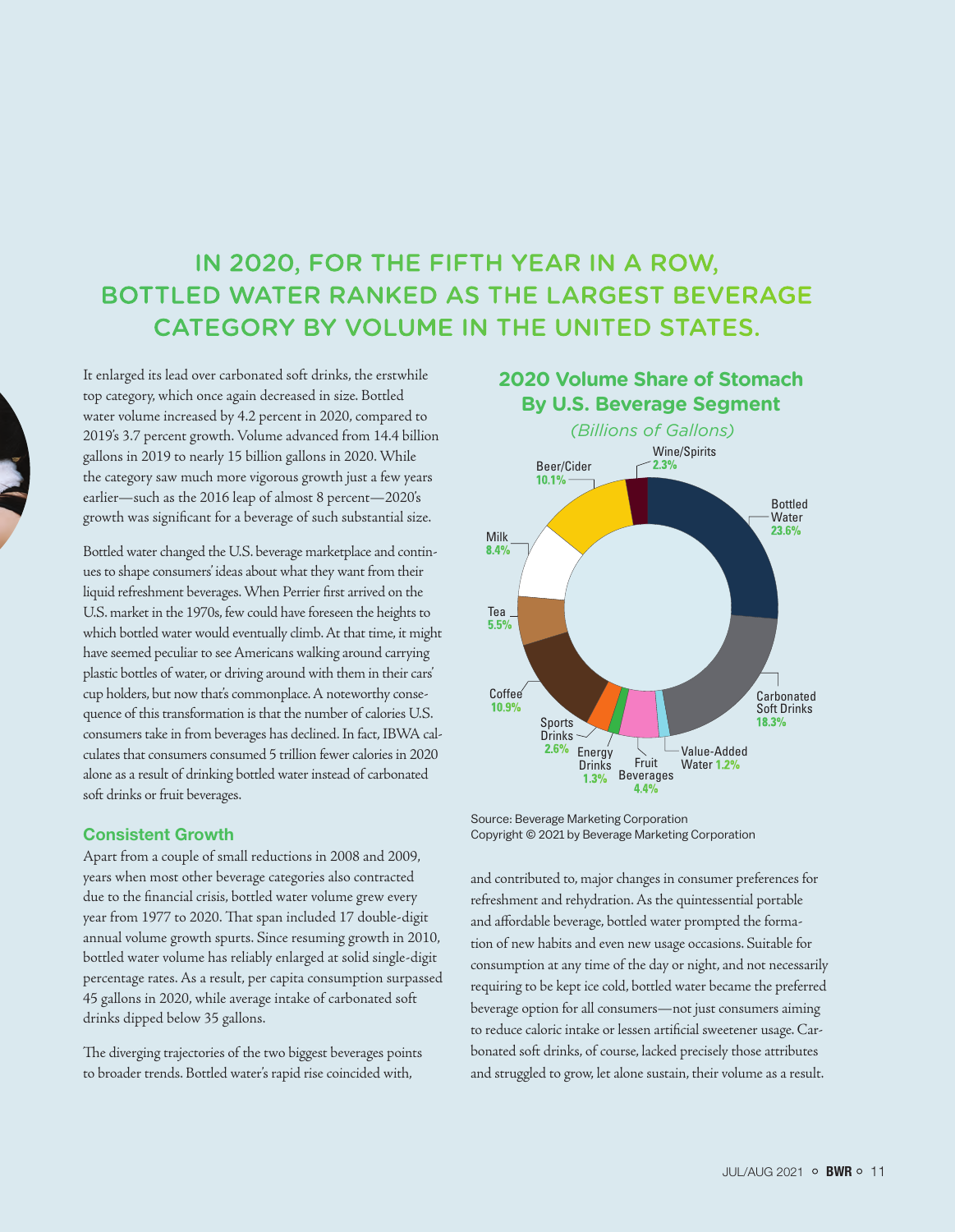## **2020 Per Capita Consumption (Gallons)**



Plastic bottles in single-serving sizes became the most popular format, driving overall growth of the category and accounting for the majority of its volume. Yet most other segments, including multi-serving bottles (generally ranging in size from 1 to 2.5 gallons), sparkling water, and imports, also registered growth in 2020. The sole exception was home and office delivery (HOD), which saw volume contract during a year when the pandemic caused many people to work from home rather than in cooler-equipped offices. Domestic sparking advanced at a double-digit rate for the seventh year in a row, driven in part by major beverage companies' efforts in the segment. Imports outperformed the total bottled water market, but, like sparking water, grew from a relatively small base.

Prior to the economic downturn at the end of the century's first decade, bottled water enjoyed a lengthy run of forceful volume growth, as documented in *U.S. Bottled Water through 2025*, Beverage Marketing Corporation's latest annual analysis of the market. During the 2000s, bottled

water volume charted double-digit percentage growth rates in two years and advanced at rates close to that level in several others. Bottled water volume grew by nearly 12 percent in 2002, and after growing by almost 11 percent in 2005, it enlarged by 9.6 percent in 2006. Departing from the pattern of preceding years, bottled water volume declined by 1.1 percent in 2008 and then by 2.5 percent in 2009 during those recessionary years.

In contrast to carbonated soft drinks, which followed a number of years of tepid growth with multiple volume reductions, bottled water demonstrated that its two consecutive losses were aberrations rather than the beginning of stagnation. When bottled water volume resumed growth in 2010, it effectively restored volume to where it had been prior to the declines. Still stronger growth ensued in subsequent years. By 2020, volume reached a new volume record—more than 6.3 billion gallons higher than it had been in 2007. Carbonated soft drinks, on the other hand, underwent their sixteenth consecutive year of volume reduction in 2020.

Bottled water producers' revenues also fell in both 2008 and 2009, and did so more dramatically than volume did, but they also recovered. Bottled water wholesale dollar sales first approached \$6 billion in 2000. By 2007, they neared \$11.9 billion. Category sales declined by almost 4 percent to \$11.4 billion the following year and then by 5 percent to \$10.9 billion in 2009. They inched upward in 2010 and 2011 and moved above \$12 billion in 2012. Wholesale dollars reached \$12.7 billion in 2013 and exceeded \$13.5 billion in 2014. They hit \$14.7 billion in 2015, surpassed \$16 billion in 2016, topped \$17 billion in

## **U.S. BOTTLED WATER MARKET** Volume, Producer Revenues, and Retail Sales 2017 – 2020

| Year | <b>Millions of</b><br><b>Gallons</b> | <b>Annual %</b><br><b>Change</b> | <b>Millions of</b><br><b>Wholesale</b><br><b>Dollars</b> | <b>Annual %</b><br><b>Change</b> | <b>Millions</b><br>of Retail<br><b>Dollars</b> | <b>Annual %</b><br><b>Change</b> |
|------|--------------------------------------|----------------------------------|----------------------------------------------------------|----------------------------------|------------------------------------------------|----------------------------------|
| 2017 | 13,195.1                             | 6.1%                             | \$17,116.2                                               | 6.9%                             | \$30,698.4                                     | 5.5%                             |
| 2018 | 13,846.8                             | 4.9%                             | 18,356.0                                                 | 7.2%                             | 32.930.8                                       | 7.3%                             |
| 2019 | 14,354.8                             | 3.7%                             | 19,406.4                                                 | 5.7%                             | 34,631.4                                       | 5.2%                             |
| 2020 | 14,957.8                             | 4.2%                             | 20,150.3                                                 | 3.8%                             | 36,257.7                                       | 4.7%                             |

Source: Beverage Marketing Corporation

Copyright © 2021 by Beverage Marketing Corporation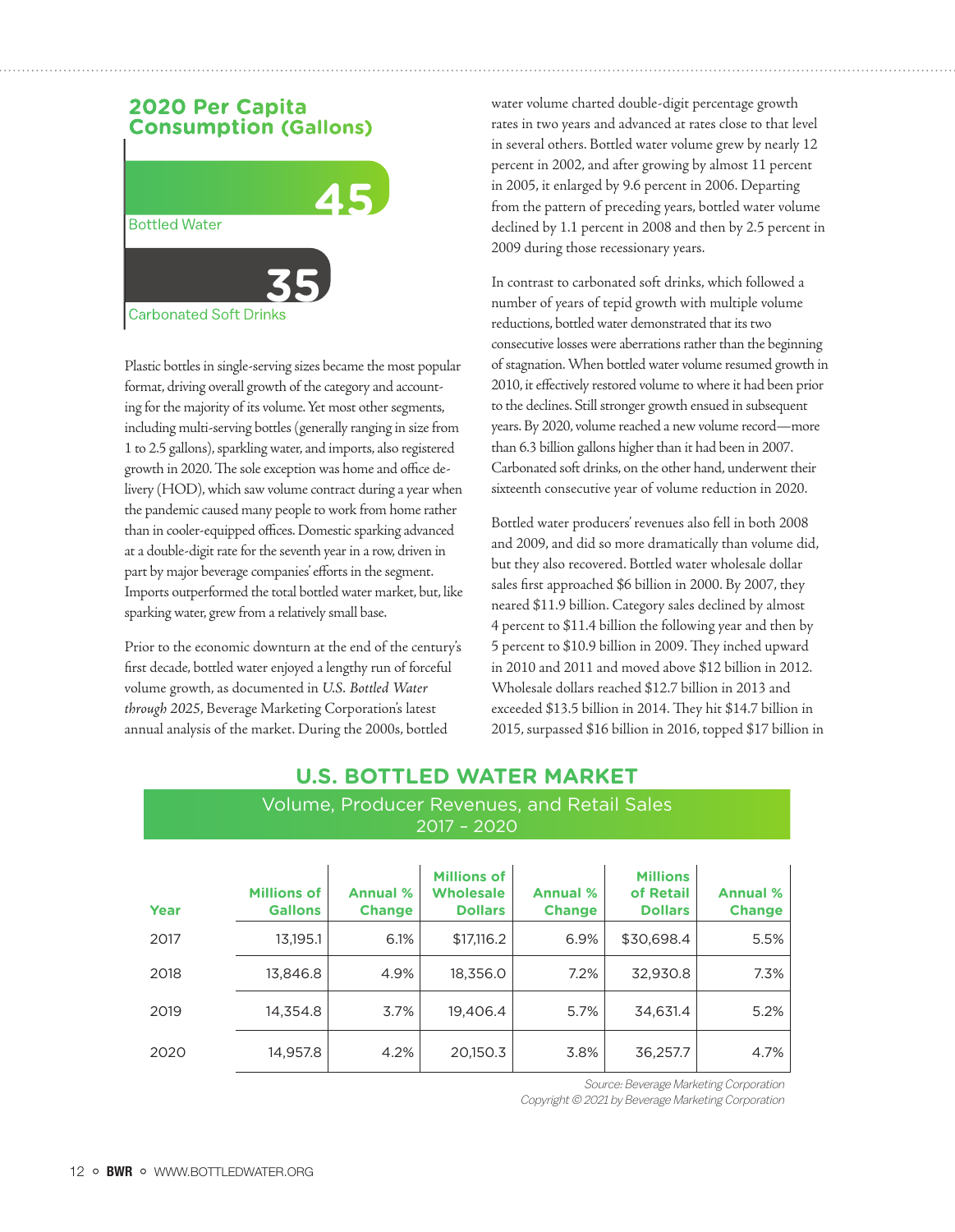2017, climbed above \$18.3 billion in 2018, exceeded \$19.4 billion in 2019 and neared \$20.2 billion in 2020.

At the retail level, 2020 sales exceeded \$36 billion, up from \$34.6 billion in 2019. That increase represented a slightly slower year-over-year growth than was measured one year earlier, largely due to changes in where consumers made purchases. Early on in the pandemic, convenience stores saw slower traffic as consumers stocked up in grocery stores and mass marketers, and, through much of the year, high-margin on-premise channels saw greatly reduced activity.

#### No.1 in Consumption

Upward movement in per capita consumption indicates clear, persisting demand for bottled water, a product that consumers see as a healthy alternative to other beverages. U.S. residents increased their annual consumption by more than 17 gallons, from about 28 gallons per person in 2010 to 45.2 gallons 10 years later.

During the same period, per capita consumption of carbonated soft drinks dropped by almost 10 gallons. Per capita consumption of major beverage categories, like milk and fruit beverages, also fell. Other types, including coffee and tea, were characterized by stability, though the

## **U.S. BOTTLED WATER MARKET**

#### Per Capita Consumption 2010 – 2020

| Year | <b>Gallons Per</b><br>Capita | <b>Annual</b><br>% Change |
|------|------------------------------|---------------------------|
| 2010 | 27.8                         | 2.5%                      |
| 2011 | 28.7                         | 3.3%                      |
| 2012 | 30.4                         | 5.7%                      |
| 2013 | 31.6                         | 4.0%                      |
| 2014 | 33.6                         | 6.4%                      |
| 2015 | 35.9                         | 6.8%                      |
| 2016 | 38.5                         | 7.1%                      |
| 2017 | 40.6                         | 5.5%                      |
| 2018 | 42.4                         | 4.4%                      |
| 2019 | 43.7                         | 3.2%                      |
| 2020 | 45.2                         | 3.5%                      |

Source: Beverage Marketing Corporation Copyright © 2021 by Beverage Marketing Corporation

Except for the recessionary years of 2008-2009, bottled water volume has grown every year since it first arrived on the U.S. beverage market.

ready-to-drink versions of both categories made gains. Those beverages associated with beneficial properties and functional benefits—a group that includes packaged water as well as energy drinks, sports beverages, and ready-to-drink tea—were the most resilient elements of the beverage market after 2009. Even so, average intake of ready-to-drink tea and sports beverages remained fractions of bottled water's per capita consumption level. Indeed, bottled water added more gallons to its per-person consumption rate in 10 years than either ready-to-drink tea or sports beverages reached by the end of that period. (Ready-to-drink tea intake stood above 5 gallons per American in 2020, while sports beverages remained just below that level.) Bottled water proved itself to be not only a key component of the U.S. liquid refreshment beverage market but also poised for additional increases in per capita consumption in the future. Beverage Marketing anticipates that bottled water consumption could climb to around 50 gallons within just a few more years.

Multiple inherent qualities explain bottled water's ongoing appeal for U.S. consumers, including its associations with healthfulness, convenience, safety, and value. Varied packaging types, ranging from single-serve to bulk, facilitate a wide array of uses. Among commercial ready-to-drink beverages, bottled water is fairly inexpensive, and aggressive pricing—especially in the retail PET segment (named for its bottles made from polyethylene terephthalate)—made it more and more affordable. Consumers' interest in beverages that boast benefits beyond refreshment alone also played a part in the fundamental hydrating beverage's rise in the beverage rankings. Bottled water's freedom from calories and artificial ingredients appeals to many consumers. Even where tap water may be safe, people may prefer bottled water, which they believe tastes better. The ready availability of packaged water wherever beverages are sold also differentiates bottled water from tap. Those qualities also explain why consumers sought, and bought, bottled water during pandemic-fueled pantry-loading.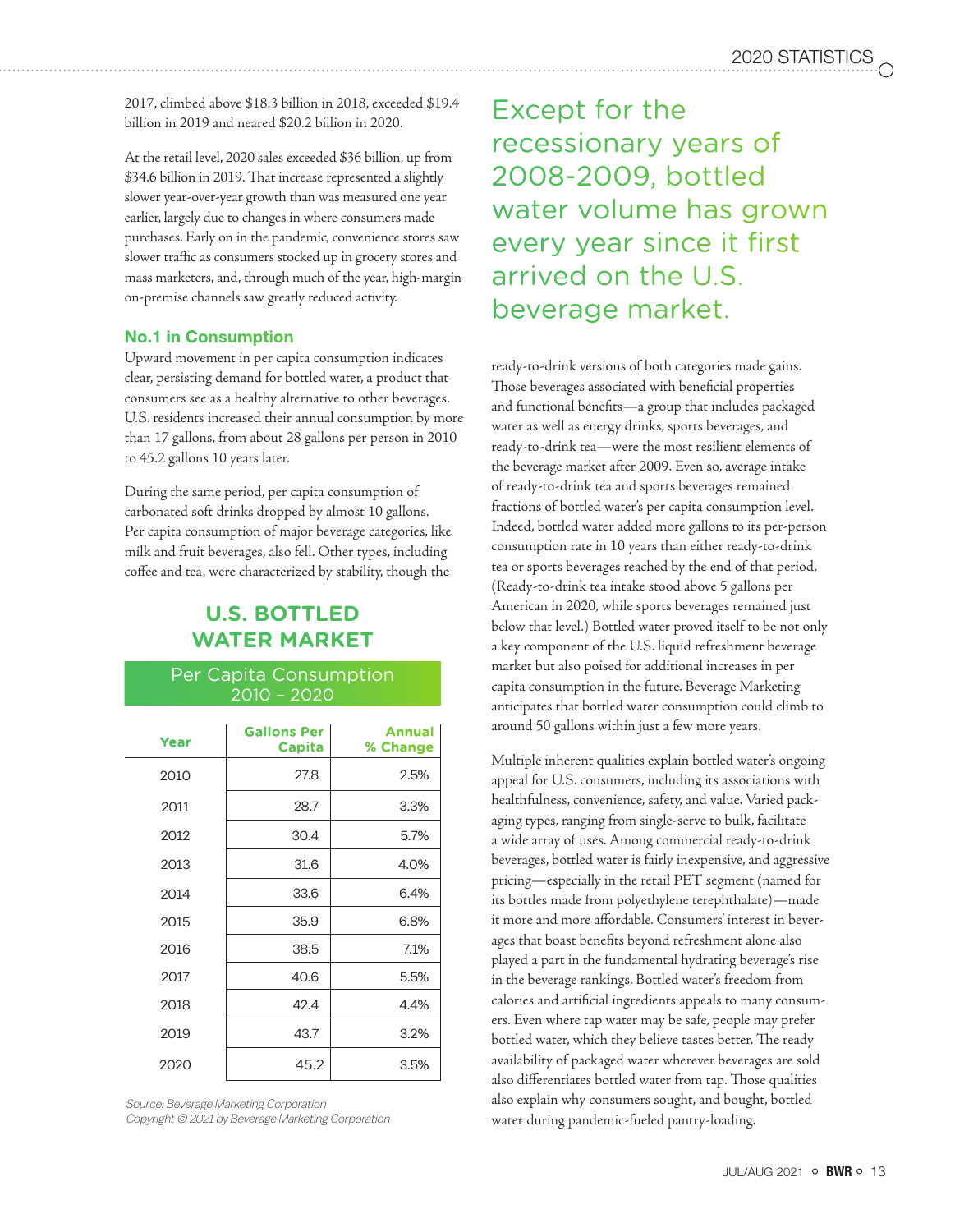While it has sometimes been likened to tap water, bottled water achieved its position at the apex of beverage rankings by enticing consumers away from other packaged beverages. Some consumers may have transitioned away from regular, full-calorie sodas in favor of their diet versions, but many others opted for bottled water instead. As some consumers became wary of artificial sweeteners, they shifted away from diet sodas as well as regular counterparts.

#### Category Developments

As usual, domestic non-sparkling water stood out as by far the biggest single segment of the U.S. packaged water business. Domestic non-sparkling water's 14.2 billion gallons represented 94.6 percent of total volume in 2020. Domestic non-sparkling saw slower volume reductions than the overall market in 2008 and 2009, and then outperformed it again in 2010. It moved very slightly slower than the total market in following years, including 2020.

The non-sparkling category includes diverse components that typically perform quite differently from each other. For several recent consecutive years, all four segments grew, albeit at dissimilar rates. In 2020, however, three of the four grew. Throughout most of the 1990s and 2000s, the retail premium segment—consisting of still water in single-serve PET bottles—propelled the overall category's development. Indeed, the PET segment enlarged by a

double-digit percentage rate 16 consecutive times through 2007. Growth slowed considerably in 2008 before it halted in 2009. Yet PET's 0.9 percent reduction was far less than the 2.5 percent loss measured for bottled water volume as a whole. Moreover, 2009 PET volume of almost 5.2 billion gallons stood more than 4.1 billion gallons higher than it had in 1999, and its share of total bottled water swelled from 25 percent to more than 62 percent during that 10-year period. In 2010, PET experienced the strongest growth of any bottled water segment, advancing by 6.8 percent to 5.5 billion gallons, which boosted its share above 64 percent. Growth slowed in 2011 but remained well in advance of the total market: volume greater than 5.8 billion gallons flowed from growth of 5.3 percent, which pushed PET's share to 65 percent. In 2012, the segment saw its strongest showing since 2007, increasing by more than 8 percent to 6.3 billion gallons, which represented 65 percent of the overall market. Greater than 6 percent growth in 2013 pushed volume up to nearly 6.7 billion gallons—essentially two-thirds of the total. In 2014, the segment advanced at an even greater rate than in 2012, catapulting volume above 7.2 billion gallons and market share to 67.5 percent. Still another year of acceleration in 2015 drove PET volume to nearly 7.9 billion gallons and share to more than 68 percent. In 2016, the single-serve segment enlarged by more than 9 percent to reach 8.6 billion gallons, which gave it still more market



## **U.S. Consumption by Beverage Type 2010 - 2020**

Source: Beverage Marketing Corporation, 2021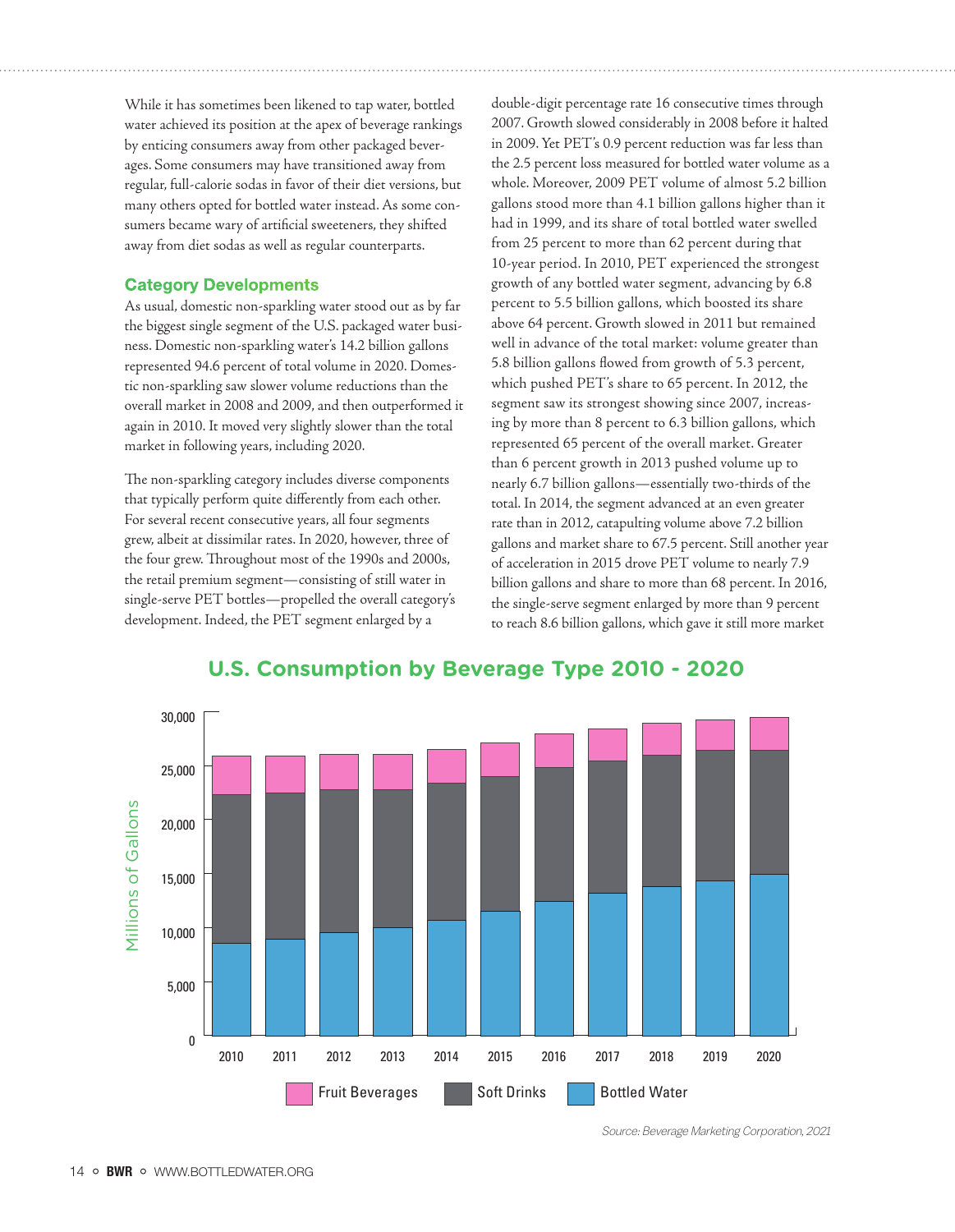## **U.S. BOTTLED WATER MARKET**

Volume and Growth by Segment 2018 – 2020

|      | <b>Non-sparkling</b> |        | <b>Domestic Sparkling</b> |        | <b>Imports</b> |        | <b>Total</b>        |        |
|------|----------------------|--------|---------------------------|--------|----------------|--------|---------------------|--------|
| Year | Volume*              | Change | Volume*                   | Change | Volume*        | Change | Volume <sup>*</sup> | Change |
| 2018 | 13,215.1             | 4.2%   | 372.9                     | 36.3%  | 258.7          | 6.7%   | 13,846.8            | 4.9%   |
| 2019 | 13,659.0             | 3.4%   | 424.4                     | 13.8%  | 271.5          | 4.9%   | 14,354.8            | 3.7%   |
| 2020 | 14,154.4             | 3.6%   | 516.4                     | 21.7%  | 287.0          | 5.7%   | 14,957.8            | 4.2%   |

\* Millions of gallons

Source: Beverage Marketing Corporation Copyright © 2021 by Beverage Marketing Corporation

share. PET volume slowed in 2017, but with volume of close to 9.2 billion gallons, the segment still accounted for close to 70 percent of U.S. bottled water volume, a share it held onto in 2018, when volume approached 9.7 billion gallons. In 2019, the segments share did climb above 70 percent as volume exceeded 10 billion gallons for the first time. Volume topped 10.5 billion in 2020, which represented 70.5 percent of all bottled water.

Retail bulk volume experienced some reversals as consumers frequently opted for convenient PET multipacks in large format retail channels instead of larger sizes. Its share

## **2020 Volume Share of Stomach by Water Segment**



Copyright © 2021 by Beverage Marketing Corporation

fell from nearly one-quarter of the category volume at the beginning of the century to 8.1 percent by 2020, largely due to competition from PET. After several declines, the segment did grow each year from 2011 to 2018, but, in 2019, retail bulk volume saw a minute reduction in volume. Growth resumed in 2020, when portability was less of an issue during the pandemic for homebound consumers.

Like retail bulk, HOD faced competition from PET bottles. The segment, which was the largest of them all as recently as the mid-1990s, accounted for less than 10 percent of total volume by 2020. U.S. volume of HOD slipped from close to 1.4 billion gallons in the early 2000s to around 1.2 billion gallons a few years later, but it again stood at 1.4 billion gallons again in 2019, when volume enlarged by just 0.4 percent. As noted above, volume dipped in 2020, when fewer workplaces were serviced.

The comparatively small, mostly regional vending segment consisting of refillable jug containers saw some growth even when total bottled water volume did not. Its low cost during economic difficulties undoubtedly had something to do with vending's positive results. It continued to grow in 2020 and did so at a faster clip than in 2019. Even so, it moved at a slower pace than the domestic still water market or the bottled water market as a whole.

Domestic sparkling and imports, the two segments outside the domestic non-sparkling space, grew in 2020; both sped up from the preceding year and registered faster growth than any domestic non-sparkling segment as well as the overall market. Imported water, the smallest segment of them all, is prone to fluctuations. In the 2000s, it registered double-digit percentage growth in some years, and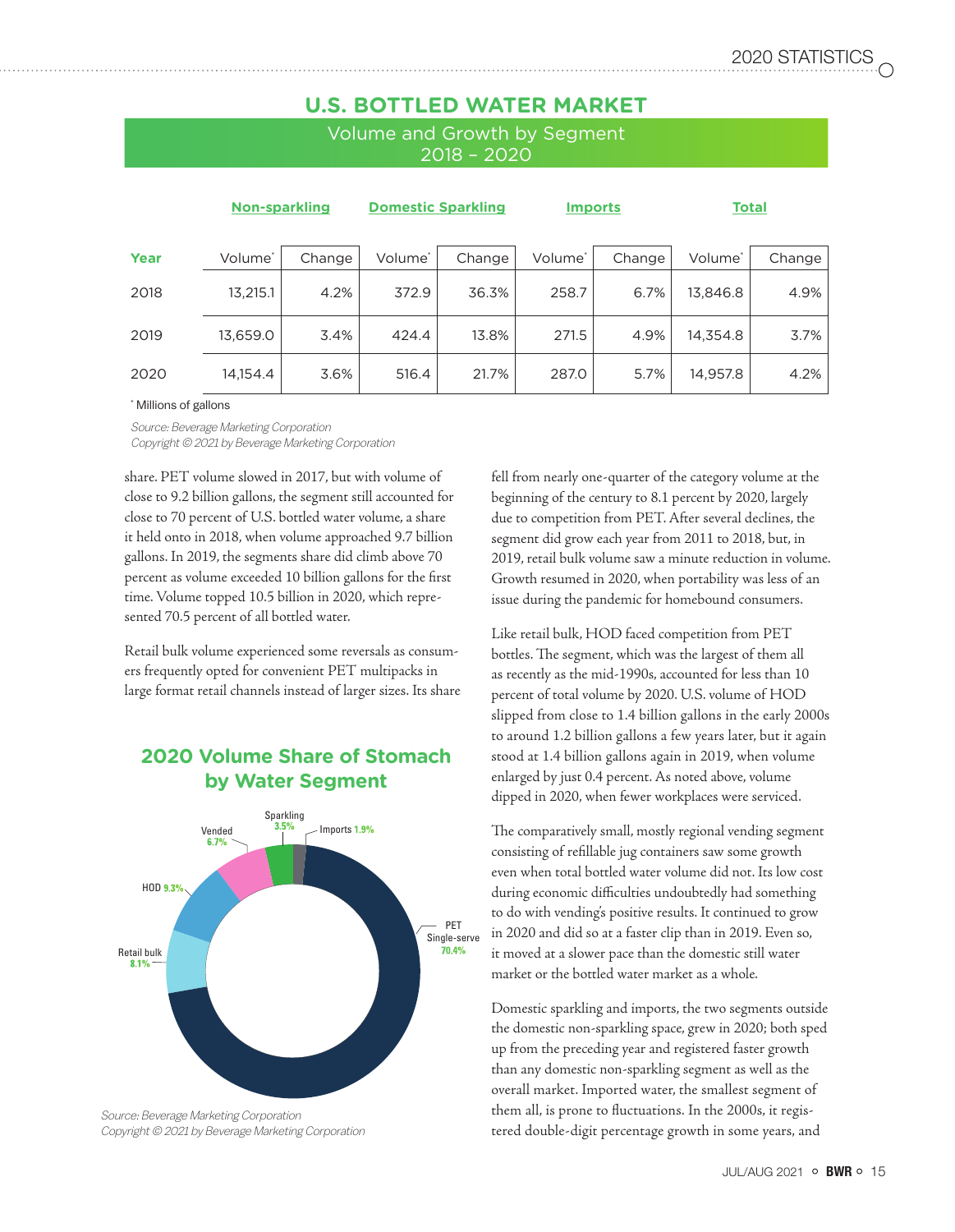equally sizeable contractions in others. After one of those up years in 2007, imported water's volume fell sharply in 2008 and then plummeted precipitously in 2009, thanks to the recession. It continued to shrink in 2010 before moving up again in 2011. In 2012, imports notched their first double-digit growth rate since 2007. Growth rates remained at similarly high levels for a few years until 2017, when imported volume enlarged by 9.2 percent. Growth cooled to less than 7 percent in 2018 and less than 5 percent in 2019 before approaching 6 percent in 2020.

Sparkling water held a small share of bottled water volume but grew it at an even more explosive rate than imports, let alone retail PET, for several years, and 2020 was no exception. After growing by nearly 14 percent in 2019, sparkling volume shot up by nearly 22 percent in 2020.

Domestic non-sparkling water accounted for almost all per capita bottled water consumption in 2020. Sparkling water volume worked out to about 1.6 gallons per person. (With imports, the figure translated into less than 1 gallon per U.S. resident.) In the key PET portion, average intake moved from 17.9 gallons in 2010 to almost 32 gallons a decade later.

In terms of retail sales, single-serve PET was by far the biggest part of the business with \$25.9 billion or 71.3 percent of the total. Domestic non-sparkling of all types together accounted for more than 82 percent of retail sales. Though domestic sparkling and imports represented comparatively small portions of bottled water volume, they have outsize shares due to their higher price points. For instance, while imported volume was less than 2 percent of the total, it garnered a share of retail sales of close to 11 percent.

#### International Developments

Bottled water became a beverage industry phenomenon not only in the United States—which once ranked as the No.1

|                     |                      | <b>Millions of Gallons</b> | <b>CAGR*</b> |         |
|---------------------|----------------------|----------------------------|--------------|---------|
| 2020<br><b>Rank</b> | <b>Countries</b>     | 2015                       | 2020         | 2015/20 |
| $\mathbf{1}$        | China                | 20,506.4                   | 27,780.4     | 6.3%    |
| $\overline{2}$      | <b>United States</b> | 11,523.6                   | 14,957.8     | 5.4%    |
| 3                   | Mexico               | 8,081.2                    | 9,959.0      | 4.3%    |
| $\overline{4}$      | Indonesia            | 6,815.6                    | 8,514.1      | 4.6%    |
| 5                   | <b>Brazil</b>        | 5,357.4                    | 6,456.0      | 3.8%    |
| 6                   | India                | 4,596.3                    | 6,416.1      | 6.9%    |
| $\overline{7}$      | Thailand             | 3,624.0                    | 3,959.3      | 1.8%    |
| 8                   | Italy                | 3,302.2                    | 3,475.0      | 1.0%    |
| 9                   | Germany              | 2,970.2                    | 2,747.4      | $-1.5%$ |
| 10                  | France               | 2,079.8                    | 2,238.1      | 1.5%    |
|                     | Top 10 Subtotal      | 68,856.6                   | 86,503.1     | 4.7%    |
|                     | All Others           | 19,419.9                   | 21,789.8     | 2.3%    |
|                     | <b>WORLD TOTAL</b>   | 88,276.5                   | 108,292.9    | 4.2%    |

#### **GLOBAL BOTTLED WATER MARKET**

### Leading Countries' Consumption and Compound Annual Growth Rates 2015 – 2020

\* Compound annual growth rate

Source: Beverage Marketing Corporation Copyright © 2021 by Beverage Marketing Corporation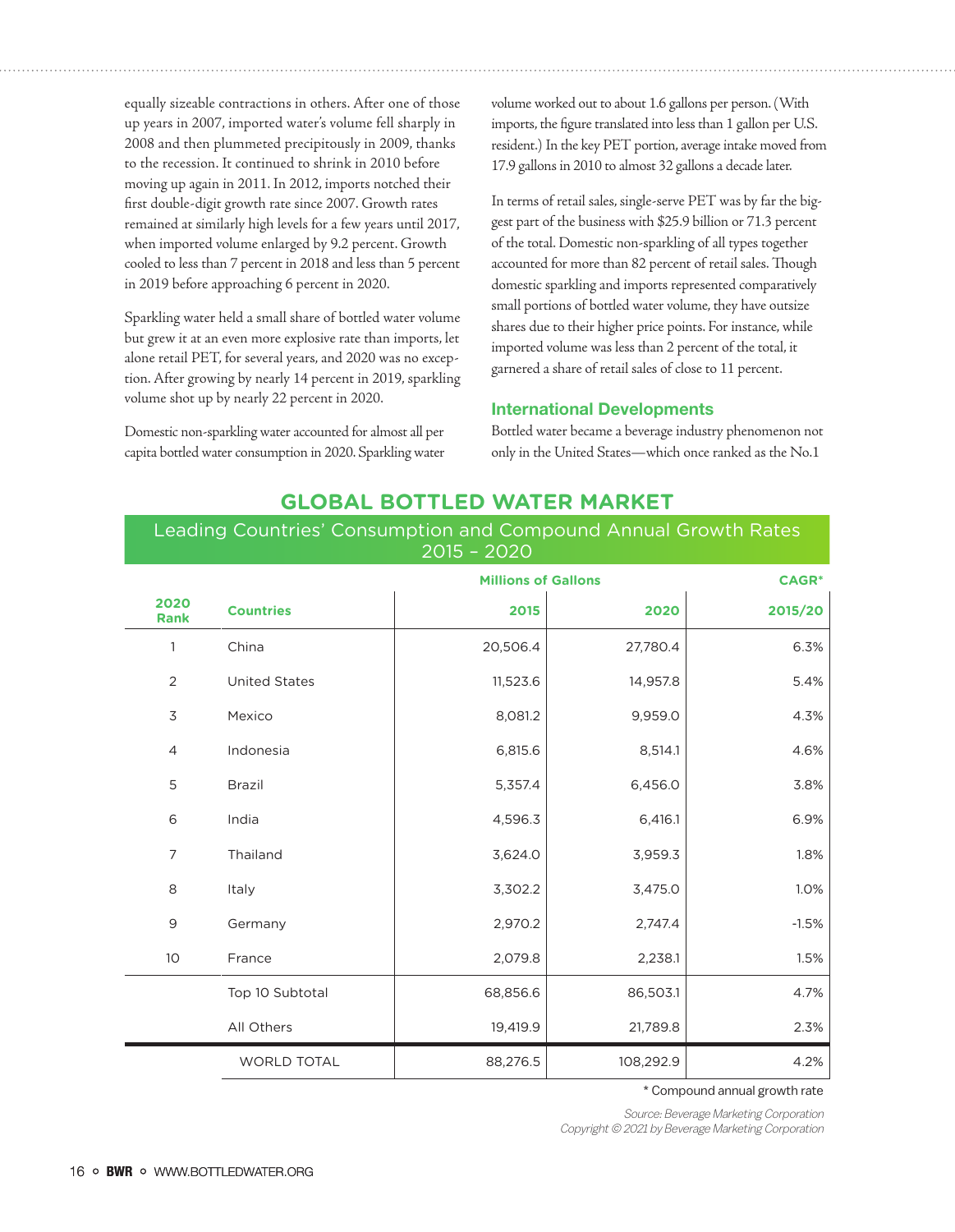market in terms of volume—but also in just about every part of the world. Bottled water initially became a sizeable, mainstream commercial beverage category in Western Europe, where consumption of it has been part of many consumers' longstanding habits. It later grew into a truly global beverage. Several Asian markets achieved strong growth to become major bottled water markets during the 2000s and 2010s. In fact, Asia itself became the largest regional market in 2011, edging out North America and easily outshining Europe. After having moved ahead of Mexico to claim the No.2 position in 2012, China surpassed the United States to take the lead in 2013. By 2020, China accounted for more than one-quarter of the world's bottled water volume.

Global bottled water consumption is estimated to have stood at 108 billion gallons in 2020, according to data from the latest edition of Beverage Marketing's *The Global Bottled Water Market*. Total consumption dipped by 1.2 percent during the year. Nevertheless, per capita consumption of almost 14 gallons was nearly 2 gallons higher than it had been five years earlier.

Inevitably, per capita consumption by individual country or region differs greatly from the global average. For instance, several Western European countries have per capita consumption levels far above 25 gallons, and the No.1 market had average intake of more than 74 gallons in 2020. Simultaneously, much of the developing world, where the majority of the world's population resides, finds its per capita consumption figures still in the single-digit range.

While the global per capita consumption figure can obscure significant regional variations, bottled water's international growth indicates demand for it in all types of markets. Consumers have shown an enthusiasm for it in well developed markets, in less developed ones, and in economies in transition. Bottled water synced with various consumer trends around the globe. In developed countries, such as the United States and Canada, bottled water became a particularly dynamic major commercial beverage category by registering as an attractive option for health-conscious consumers. Marketers positioned bottled water as a virtuous alternative to carbonated soft drinks and fruit juice drinks (some of which comprise sizeable portions of their own product portfolios). In the developed world, some people viewed bottled water as not only a way of achieving hydration but also as a functional beverage. Simultaneously, bottled water serves at least a partial solution to the problem of often-unsafe water found in many economically developing countries.

North America contains two of the three largest individual bottled water markets: the United States and Mexico. Together, they represented 23 percent of the world's pack-

Beverage Marketing anticipates that bottled water consumption in the United States could climb to around 50 gallons per person within just a few more years.

aged water market in 2020. The U.S. bottled water market had been a catalyst for much of the global expansion up until the mid-2000s, and its ongoing growth continues to contribute to the overall market's enlargement. Its compound annual growth rate (CAGR) of 5.4 percent for the five-year period ending with 2020 was higher than the CAGR achieved by the global market in the same timeframe. Mexico alone accounted for more than 9 percent of the global volume with almost 10 billion gallons in 2020. With a five-year CAGR of 4.3 percent, however, it grew much more slowly than the United States but more or less in line with the world market.

Besides the United States, China was the only other country that could claim a double-digit share of global volume with 27.8 billion gallons and a percentage of the total market higher than the combined shares of the second and third largest markets in 2020. From 2015 to 2020, Chinese bottled water volume saw a CAGR of 6.3 percent, the second highest rate among the ten biggest bottled water markets. (Only India, the No.3 Asian market and the No.6 market overall, grew more quickly.) Fourth-place Indonesia moved more slowly than China but ahead of the international market. Thailand also ranked as a top-10 bottled water market, but lagged the global market as well as the larger Asian ones from 2015 to 2020.

Though Europe can no longer claim to have any of the biggest bottled water markets, it does have several major ones, including three of the ten biggest. These are firmly established markets, meaning their growth tends to be slower than those where bottled water has less of a foothold. Some of the most prominent continental countries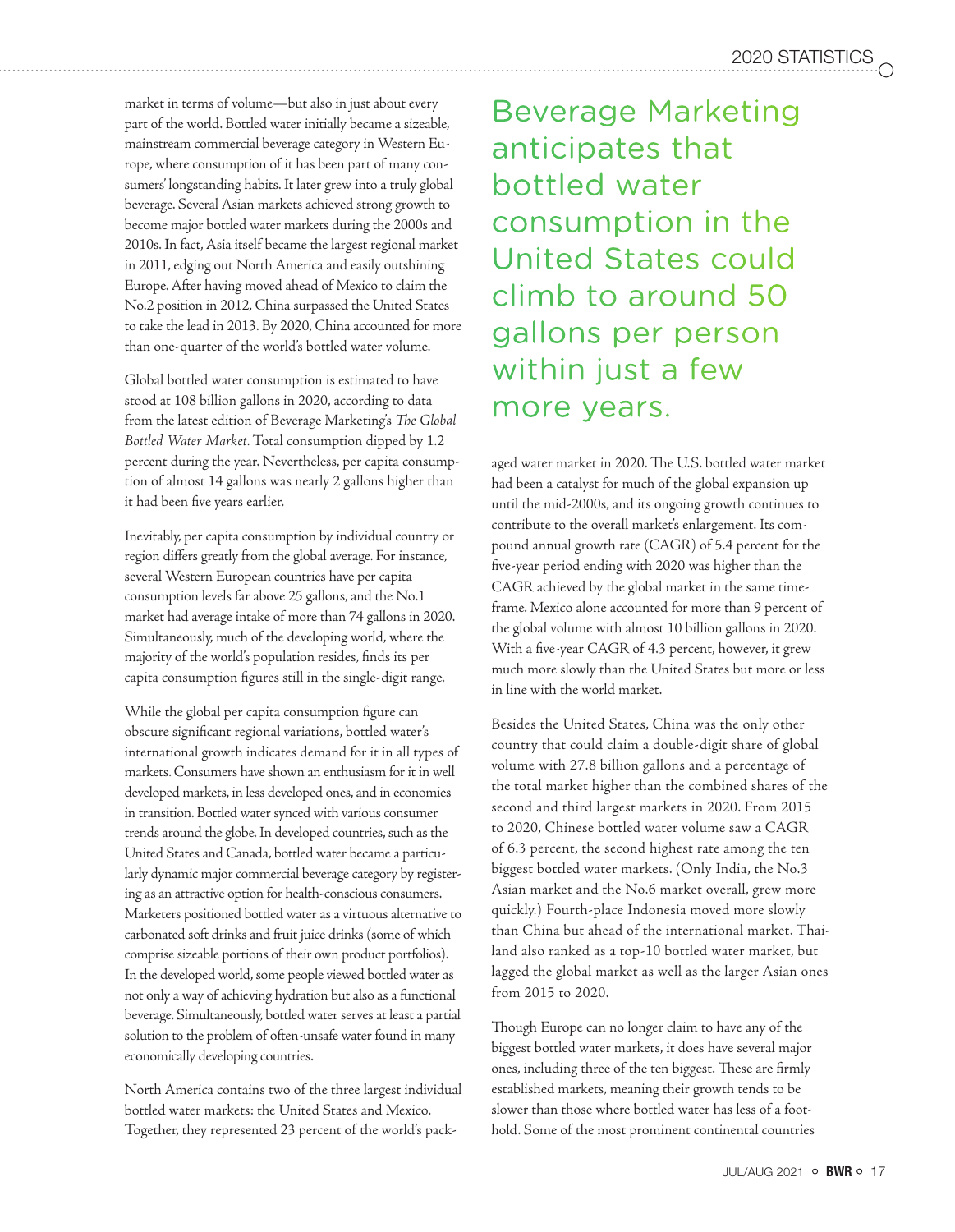## **GLOBAL BOTTLED WATER MARKET**

Per Capita Consumption by Leading Countries 2015 – 2020

|                     |                             | <b>Gallons Per</b><br><b>Capita</b> |      |
|---------------------|-----------------------------|-------------------------------------|------|
| 2020<br><b>Rank</b> | <b>Countries</b>            | 2015                                | 2020 |
| 1                   | Mexico                      | 64.2                                | 74.4 |
| $\overline{2}$      | Italy                       | 55.5                                | 58.8 |
| 3                   | Thailand                    | 52.8                                | 57.0 |
| 4                   | <b>United States</b>        | 35.9                                | 45.2 |
| 5                   | <b>United Arab Emirates</b> | 31.0                                | 35.4 |
| 6                   | Spain                       | 32.1                                | 35.3 |
| 7                   | France                      | 32.3                                | 34.1 |
| 8                   | Belgium-Luxembourg          | 34.9                                | 34.0 |
| 9                   | Germany                     | 36.4                                | 33.3 |
| 10                  | El Salvador                 | 28.5                                | 33.1 |
| 11                  | Saudi Arabia                | 28.7                                | 31.6 |
| 12                  | Indonesia                   | 26.4                                | 31.3 |
| 13                  | Hungary                     | 31.8                                | 31.2 |
| 14                  | Korea, Republic of          | 24.0                                | 31.0 |
| 15                  | China, Hong Kong SAR        | 28.4                                | 30.9 |
| 16                  | <b>Brazil</b>               | 26.0                                | 30.2 |
| 17                  | Portugal                    | 23.4                                | 29.7 |
| 18                  | Poland                      | 25.1                                | 29.4 |
| 19                  | Greece                      | 23.9                                | 26.4 |
| 20                  | Romania                     | 21.7                                | 26.0 |
|                     | <b>GLOBAL AVERAGE</b>       | 12.0                                | 13.9 |

Source: Beverage Marketing Corporation Copyright © 2021 by Beverage Marketing Corporation experienced only very slight growth. For example, during the five-year period ending with 2020, Italy's volume grew by a CAGR of 1 percent. Germany, the ninth largest bottled water market in the world, saw volume decline, and tenth-place France recorded a CAGR of 1.5 percent. As a group, the trio of leading European bottled water markets accounted less than 8 percent of the world's total volume in 2020, a smaller share than Indonesia held on its own.

**Packaging preference.** Plastic packaging is preferred over glass in almost every country. Even in Germany and other countries, such as the United Kingdom, where glass has a strong presence, PET is the most dynamic and rapidly growing segment. HOD, or bulk water, still accounts for a minority of global bottled water sales. Yet it is a vital segment in many countries, such as Mexico, where it accounts for a majority of the volume.

**Per capita consumption.** Mexico regularly leads the world in bottled water per capita consumption, and that remained the case even after China surpassed it (and all other countries) in absolute volume. Average intake in Mexico went from 64.2 gallons in 2014 to 74.4 gallons five years later. Per capita consumption in China stood significantly lower, at 19.5 gallons, in 2020. The erstwhile leader in average intake, Italy, consumed the equivalent of 58.8 gallons per person in 2020, which put it in second place ahead of Thailand, which in 2015 consumed the equivalent of 52.8 gallons per person but had upped average intake to 57 gallons by 2020.

Some Middle Eastern markets rank exceptionally high in per capita bottled water consumption. With the equivalent of 35.4 gallons for each resident in 2020, the United Arab Emirates (UAE) had the fifth highest level of bottled water consumption in the world. In addition to the UAE, the Middle East region had Saudi Arabia in the top 20 in per capita bottled water consumption. At slightly more than 20 gallons per resident, both Kuwait and Lebanon also consume bottled water at rates greater than the global average, though neither made it onto the 2020 top-20 list.

Although Europe no longer held the top spot in volume per capita, half of the top 20 bottled water consumers on a per person basis were European countries as of 2020. The consumers of the combined market of Belgium-Luxembourg imbibed 34 gallons each, a rate that tended to inch downward over the years. Germany, France, Spain, Hungary, and Italy were the other European countries with per capita consumption greater than 30 gallons. French consumers quaffed 1.8 gallons more bottled water in 2020 than they had five years earlier. In 2020, Spain and Germany had per capita